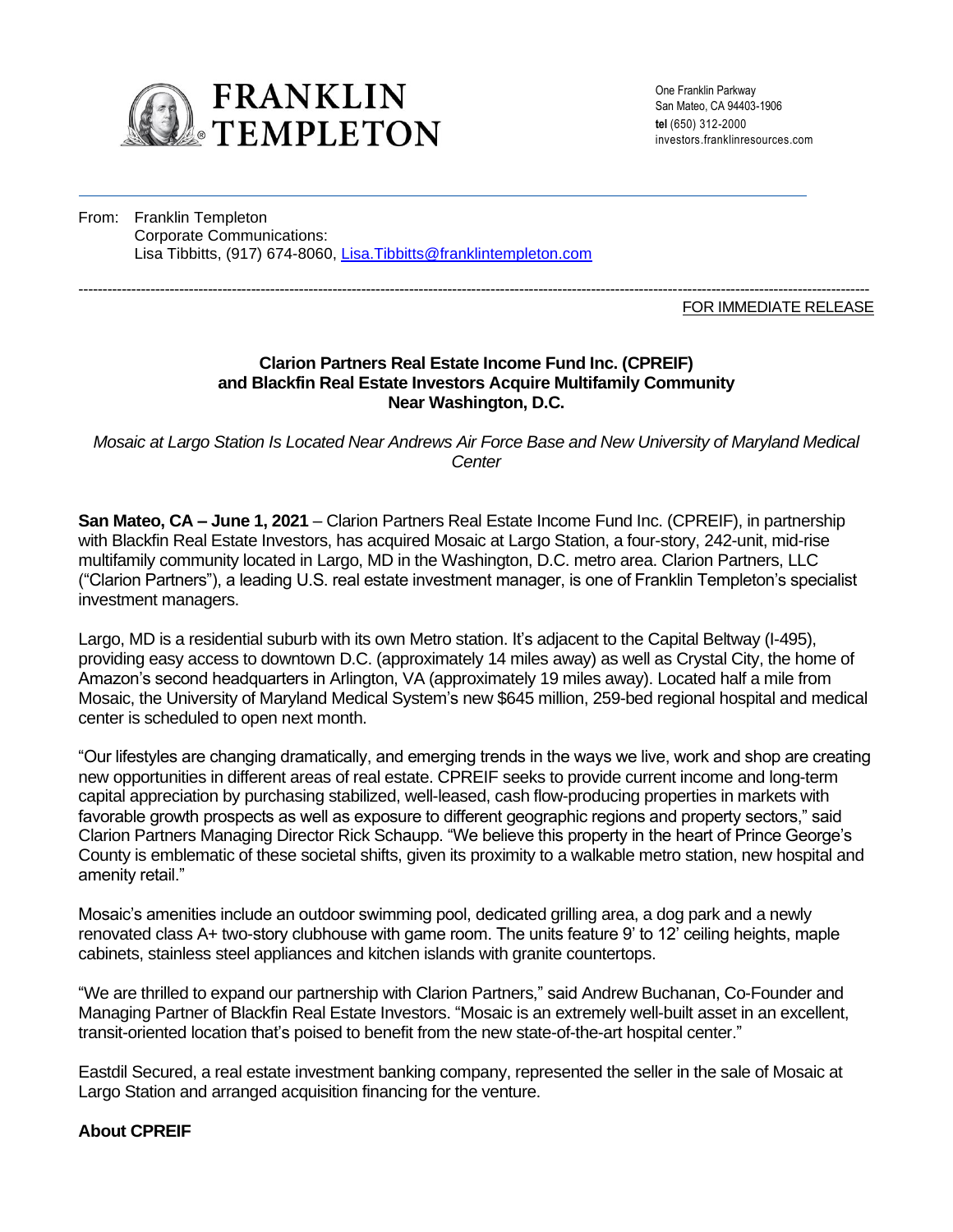CPREIF is a non-diversified, closed-end management investment company that continuously offers its common stock. The fund's investment manager, Legg Mason Partners Fund Advisor, LLC is an indirect, wholly owned subsidiary of Franklin Resources, Inc. ("Franklin Resources") and the fund's investment subadviser, Clarion Partners, is an indirect, majority-owned subsidiary of Franklin Resources. In addition, the fund's securities sub-adviser, Western Asset Management, also is an indirect wholly owned subsidiary of Franklin Resources. Hard copies of the fund's complete audited financial statements are available free of charge upon request. More information about CPREIF is availabl[e here.](https://www.cpreif.com/)

## **About Clarion Partners**

For nearly four decades, Clarion Partners has managed real estate on behalf of many of the world's largest and most well-known institutional investors. Through CPREIF, individual investors can tap into Clarion's expertise and track record. Clarion funds geared toward individuals are managed in the same disciplined manner as its institutional assets, and with the same focus on creating value through superb execution.

Headquartered in New York, Clarion Partners maintains strategically located offices across the United States and Europe. With over \$59 billion in total real estate and debt assets under management, Clarion Partners offers a broad range of real estate strategies across the risk/return spectrum to its more than 500 institutional investors across the globe. More information about the firm is available at [www.clarionpartners.com.](http://www.clarionpartners.com/)

## **About Franklin Templeton**

Franklin Resources [NYSE:BEN] is a global investment management organization with subsidiaries operating as Franklin Templeton and serving clients in over 165 countries. Franklin Templeton's mission is to help clients achieve better outcomes through investment management expertise, wealth management and technology solutions. Through its specialist investment managers, the company brings extensive capabilities in equity, fixed income, alternatives and custom multi-asset solutions. With offices in more than 30 countries and approximately 1,300 investment professionals, the California-based company has over 70 years of investment experience and approximately \$1.5 trillion in assets under management as of March 31, 2021. For more information, please visit franklintempleton.com and follow us o[n LinkedIn,](https://www.linkedin.com/company/franklin-templeton/mycompany/verification/) [Twitter](https://twitter.com/FTI_US) and [Facebook.](https://www.facebook.com/franklintempleton/)

# **About Blackfin Real Estate Investors**

Blackfin Real Estate Investors is focused on acquiring and repositioning multifamily properties from Boston to the Carolinas. Its experience within real estate spans the spectrum of real estate investment management, capital renovations, property operations, finance and accounting. Founders Andy Buchanan and Doug Root have more than 30 years of combined experience working for institutional-quality apartment acquisition, development and management companies. Blackfin has acquired over 6,000 units since its formation in August 2016 and has approximately \$1 billion of assets under management. For more information, visit [www.blackfinrei.com](http://www.blackfinrei.com/) or contact Doug Root (703-778-7641 or [droot@blackfinrei.com\)](mailto:droot@blackfinrei.com).

#### *Investment Risks*

*The Fund is newly organized, with a limited history of operations. An investment in the Fund involves a considerable amount of risk. The Fund is designed primarily for long-term investors, and an investment in the Fund should be considered illiquid. Shareholders may not be able to sell their shares in the Fund at all or at a favorable price. Fixed income securities involve interest rate, credit, inflation and reinvestment risks. As interest rates rise, the value of fixed income securities fall. Highyield bonds possess greater price volatility, illiquidity and possibility of default. The Fund's investments are highly concentrated in real estate investments, and therefore will be subject to the risks typically associated with real estate, including but not limited to local, state, national or international economic conditions; including market disruptions caused by regional concerns, political upheaval, sovereign debt crises and other factors. Asset-backed, mortgage-backed or mortgage-related securities are subject to prepayment and extension risks. The Fund and/or its subsidiaries employ leverage, which increases the volatility of investment returns and subjects the Fund to magnified losses if an underlying fund's investments decline in value. The Fund may use derivatives, such as options and futures, which can be illiquid, may disproportionately increase losses, and have a potentially large impact on Fund performance.*